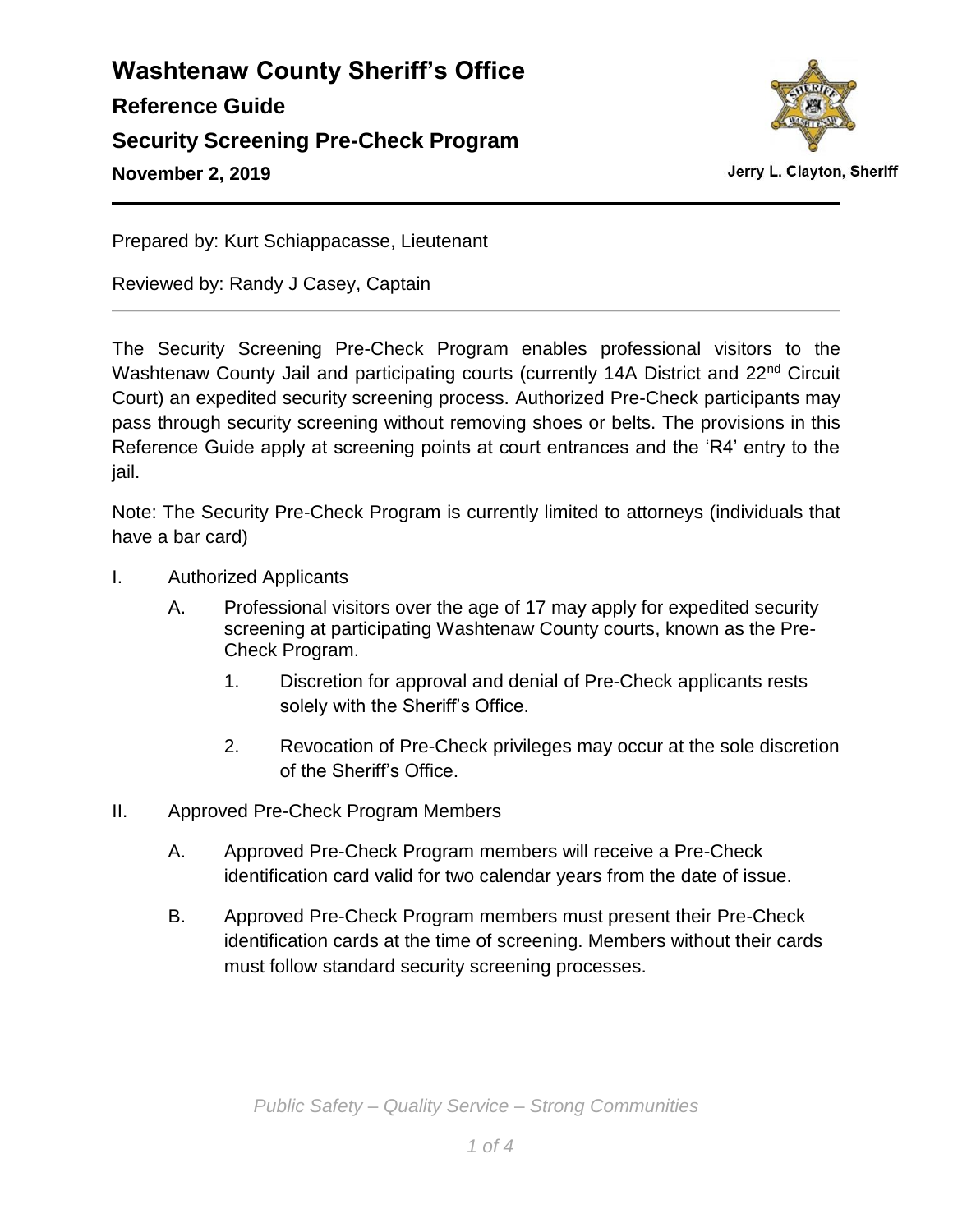

#### III. Pre-Check Screening

- A. Approved Pre-Check members must follow all applicable policies prior to walking through the metal detectors with the exception of removing their shoes and belts.
	- 1. Pre-Check members must remove property from their pockets before proceeding through security screening, E.g. coins or keys.
	- 2. Laptops and briefcases are still subject to search via x-ray machine.
	- 3. Pre-Check members may wear suit coats through security screening at participating locations.
	- 4. Outer jackets (non-suit coats) that render a positive reading on a metal detector are required to be placed on the X-ray machine conveyor belt for screening.

Note: Additional searches of Pre-Check members as a result of metal detector activation in the belt and shoes areas is not required. However, Sheriff's Office security staff reserve the right to search any person or item as required to ensure the safety and efficient operation of the jail and courts.

- a. Pre-Check members found to be in possession of prohibited items are subject to revocation of program participation privileges and may be criminally prosecuted.
	- i. All prohibited items will be confiscated.
- 5. The Sheriff's Office reserves the right to refuse entry for those declining to submit to any screening process.
- IV. Frequently Asked Questions
	- A. Application Process

*Public Safety – Quality Service – Strong Communities*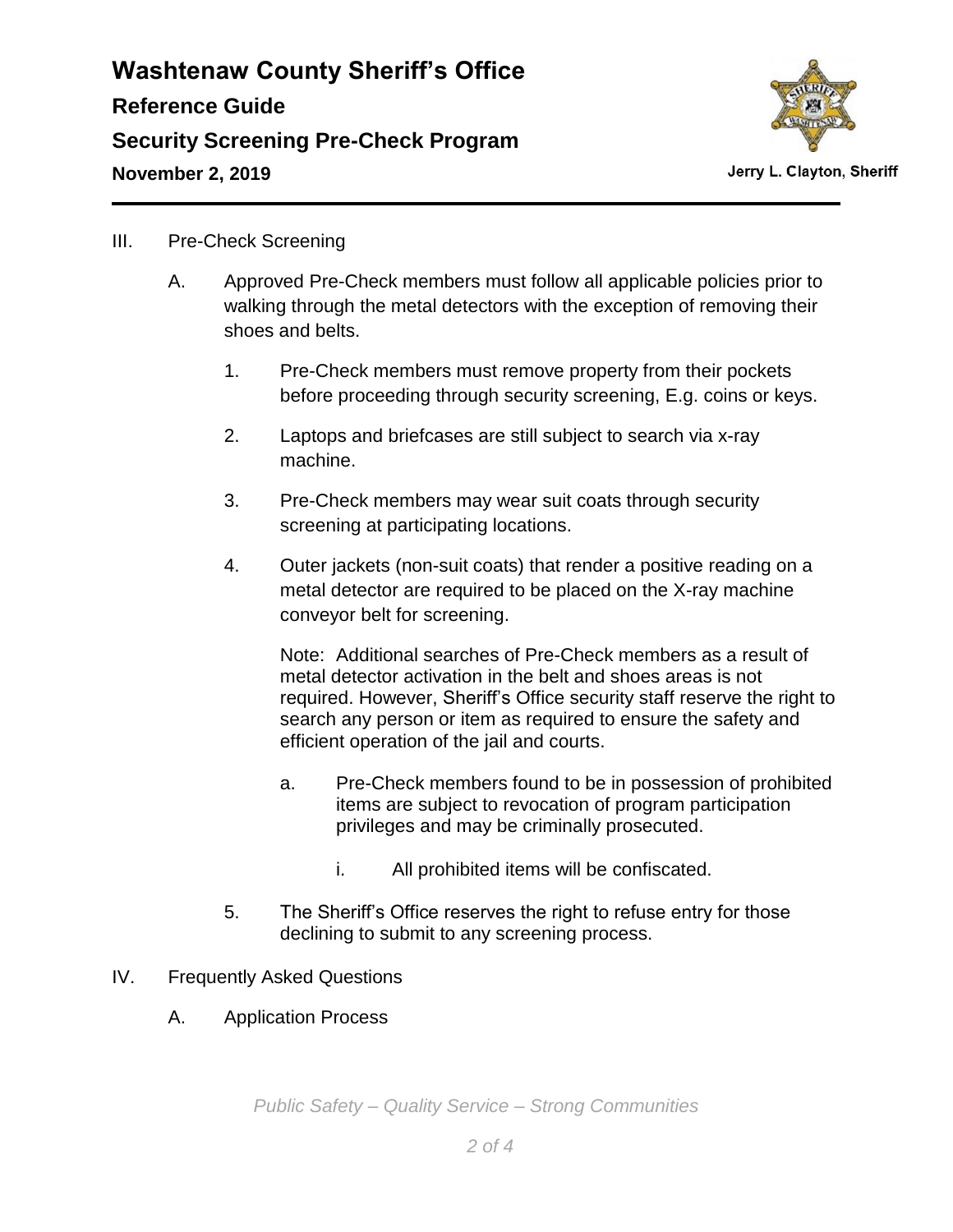

- 1. Potential applicants for the Pre-Check Program complete the initial screening application from the Washtenaw County Sheriff's Office website.
- 2. Once the above form is submitted, the applicant will receive an electronic message with additional instructions and documentation to complete and return to the Sheriff's Office.
	- a. [Approved applicants will receive a Pre-Check identification](https://powerdms.com/docs/revisions/1991521)  card valid for two years [from the date of issue.](https://powerdms.com/docs/revisions/1991521) The Pre-Check identification card may be retrieved from the security screening station at the 14A1 District Court, located at 4133 Washtenaw Avenue in Pittsfield Township.
		- i. Approved Pre-Check members may update their information, e.g. name or address changes, by contacting Human Resources.
	- b) Denied applicants will receive notification sent by electronic message to the address listed on the Pre-Check application.
- 3. Approval threshold will be based on a Sheriff's Office Backgrounds investigation. Components of the evaluation may include:
	- a) Criminal records check
	- b) Internal security assessment
	- c) Reference checks as requested
- B. The cost for a new or renewal application is \$75 dollars, payable by United States currency or credit card. Proceeds from the \$75 dollar fee will go to entities as identified by the Sheriff's Office.
	- 1. If paying by credit card, only MasterCard or Visa are accepted.
	- 2. Payments are accepted at the Sheriff's Office Records Bureau, located at 2201 Hogback Road, Ann Arbor MI 48105.

*Public Safety – Quality Service – Strong Communities*